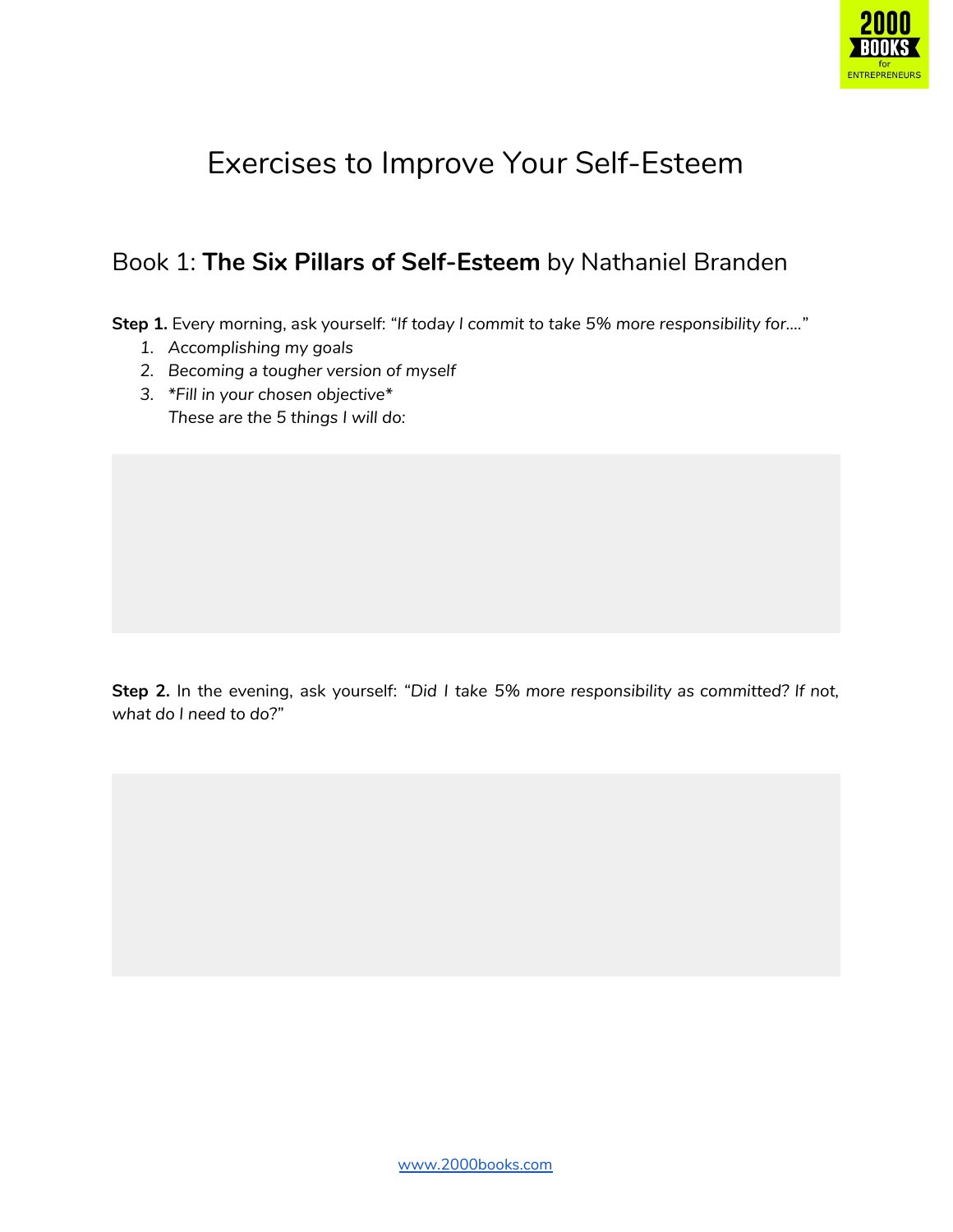

### Book 2: **Self-Esteem** by Matthew McKay, Patrick Fanning

**Step 1.** Write a **self-description** based on the following:

- Your strengths
- What you like
- What you don't like about yourself and why
- Include stories from the past on
	- how you employed those strengths to get what you want
	- how you overcame challenges using those strengths.

**Step 2:** Read the self-assessment to yourself every day. Improve on it by constantly adding details on it.

Another way is to actively integrate those strengths. To do that, pick 3 of your most powerful strengths.

| 1) |  |  |  |
|----|--|--|--|
| 2) |  |  |  |
| 3) |  |  |  |

**Step 3.** Recall the times when you used those strengths. Replay them in your mind and feel them. The more you do this visualization, the more you will become conscious of it and your self-esteem will grow.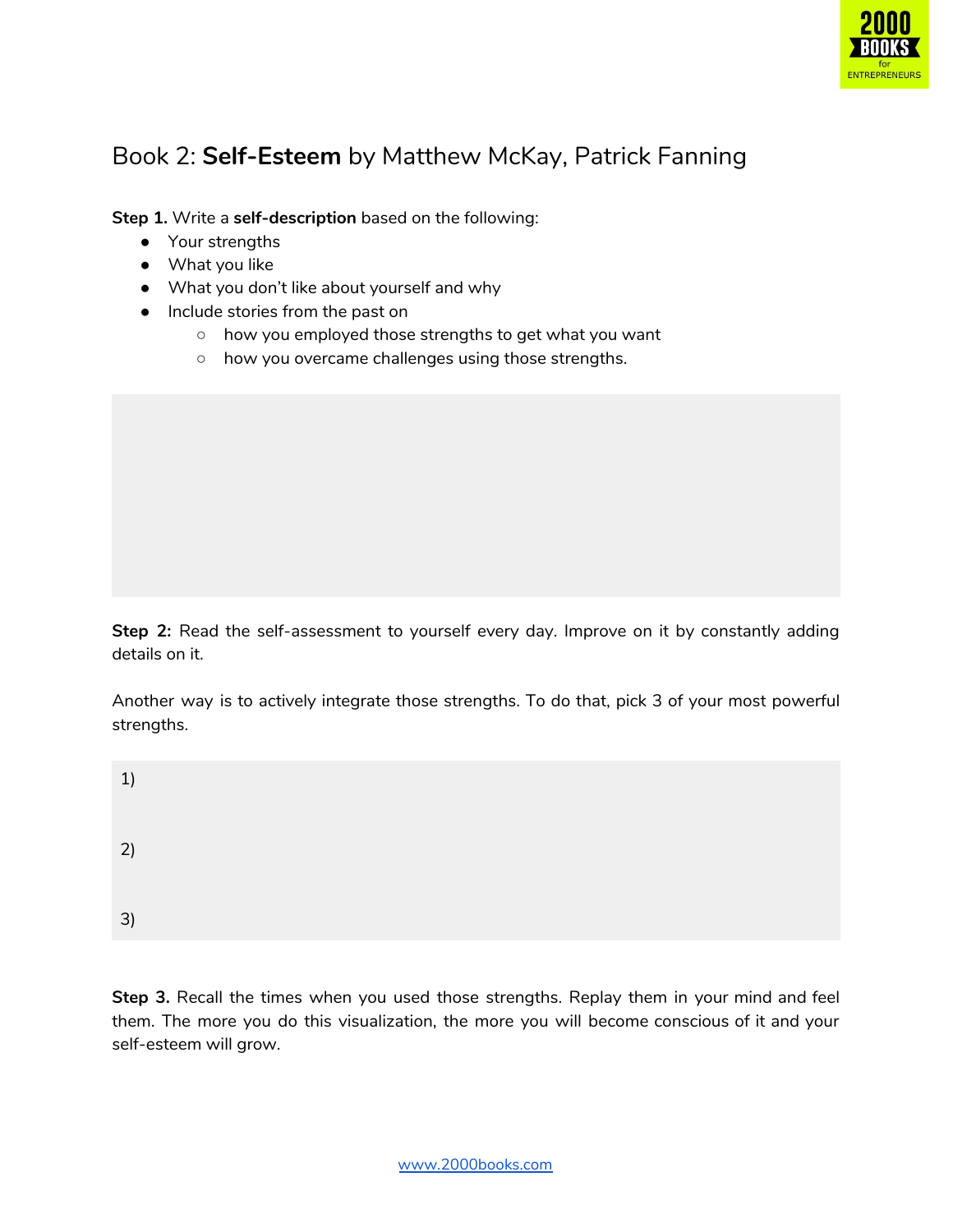

### Book 3: **Presence** by Amy Cuddy

**Step 1.** Identify your core values.

**Step 2.** Write about how you incorporated those values in your life.

**Step 3.** Write 5 ways you will use your values to accomplish your goals.

| 1) |  |  |  |
|----|--|--|--|
| 2) |  |  |  |
| 3) |  |  |  |
| 4) |  |  |  |
| 5) |  |  |  |
|    |  |  |  |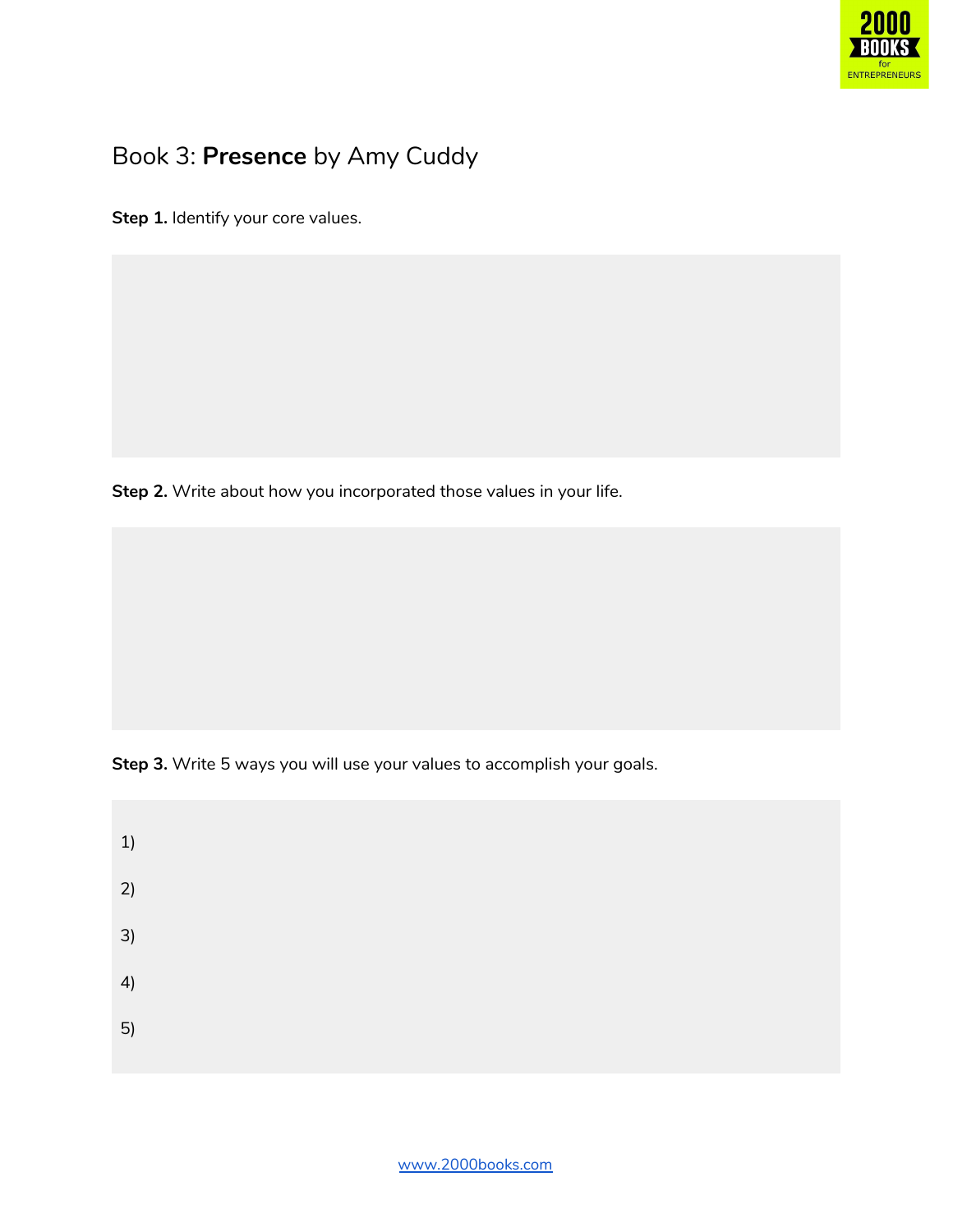

### Book 4: **Discourses** (Stoicism) by Epictetus

In every difficult situation, ask yourself the following:

*1) What's outside of my control?*

*2) What's within my control?*

*3) What specific action can I take for what's within my control?*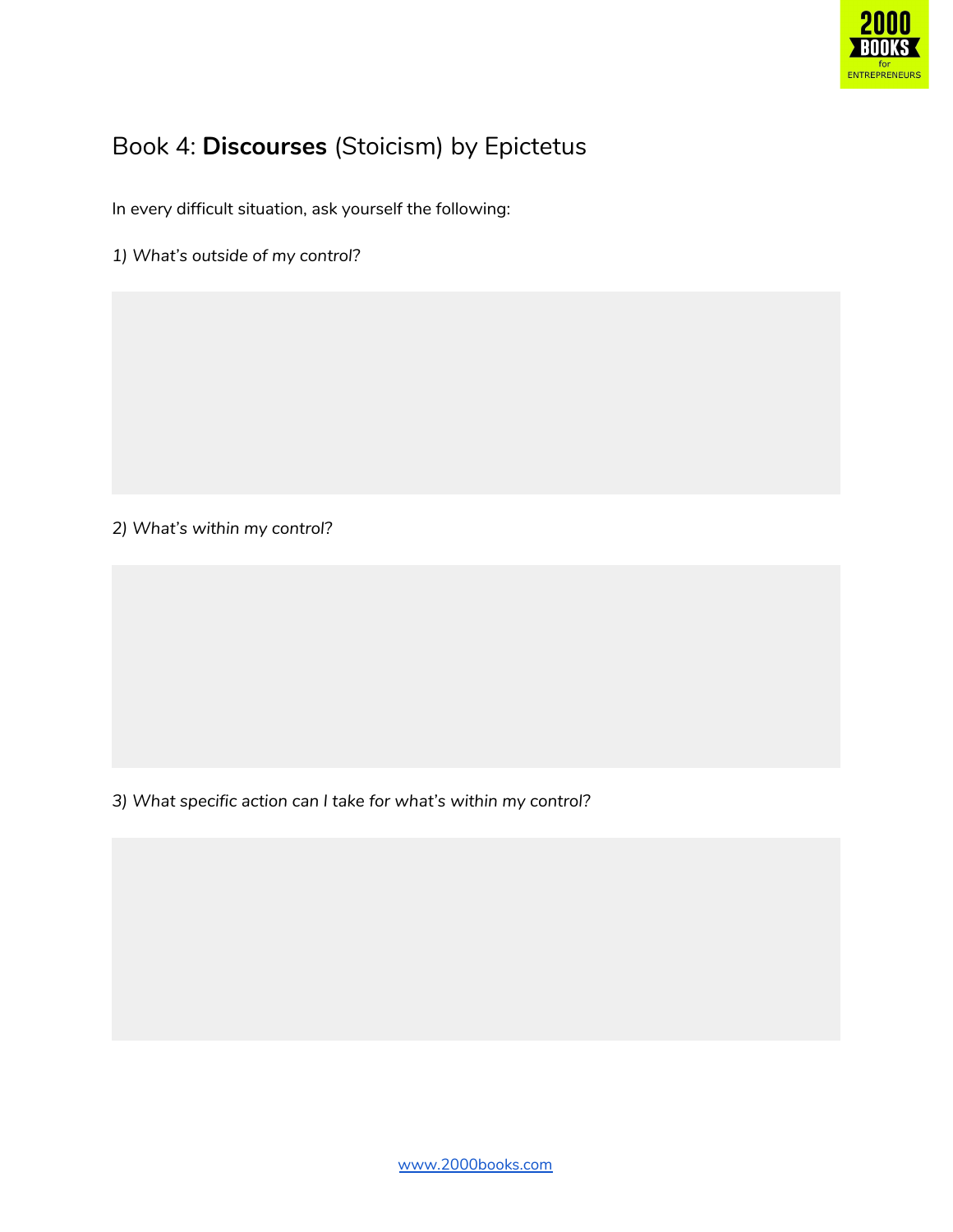

### Book 5: **Emotional Intelligence** by Daniel Goleman

This exercise will give you a sense of victory and will make you feel ready to take on bigger challenges.

Step 1. When you feel unmotivated, lazy, lethargic, sad, or in a funk, assign yourself a small task and write it on paper. (Examples: doing 1 push-up, putting 5 pieces of clothing in the washing machine, etc.)

**Step 2.** Complete the task and then cross it off that piece of paper. The sense of completion builds momentum. Now, you are ready to do more. The more action you take, the higher your self-esteem grows.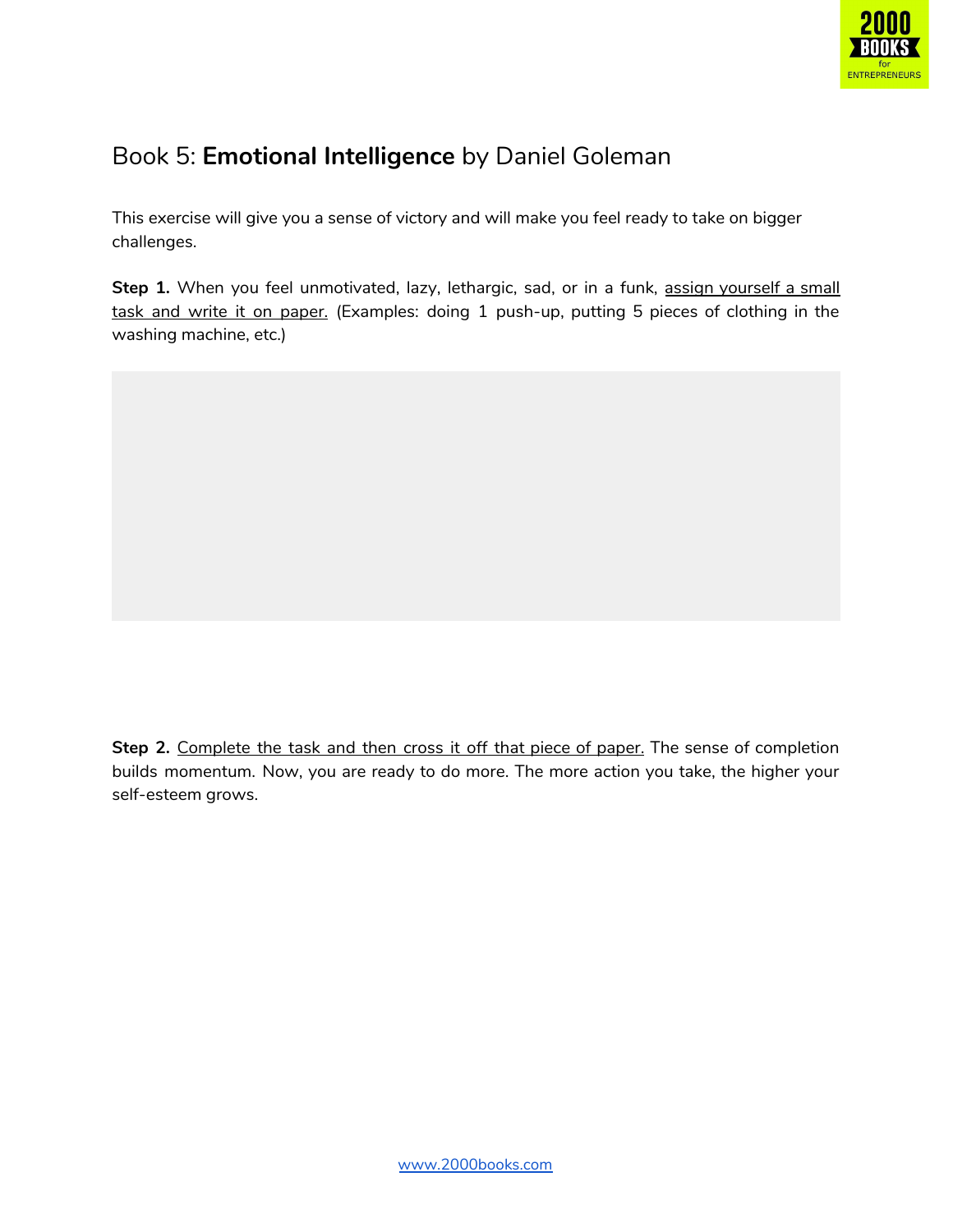

## Book 6: **What to Say When You Talk in Your Sleep** by Shad Helmstetter

#### **EXERCISE 1:** Affirmations

|  |  |  | Step 1. Write down affirmations about yourself and the things you want to improve on. |  |  |  |
|--|--|--|---------------------------------------------------------------------------------------|--|--|--|
|--|--|--|---------------------------------------------------------------------------------------|--|--|--|

| Affirmations about yourself | Things about yourself that you want to<br>improve |
|-----------------------------|---------------------------------------------------|
|                             |                                                   |
|                             |                                                   |
|                             |                                                   |
|                             |                                                   |
|                             |                                                   |
|                             |                                                   |
|                             |                                                   |
|                             |                                                   |

**Step 2.** Repeat the affirmations about yourself. The more you repeat these affirmations, the more you will stop old mental loops from running.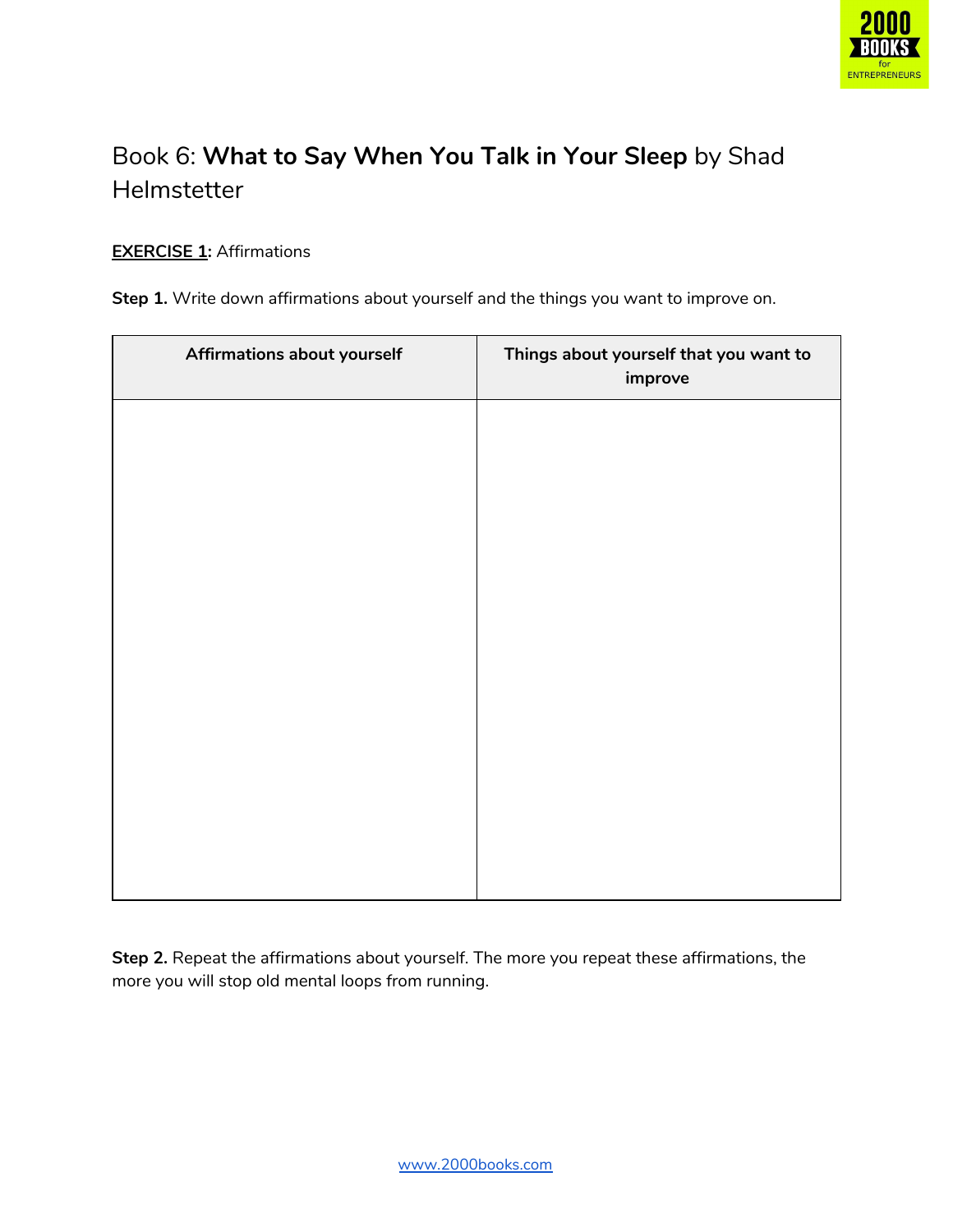

#### **EXERCISE 2:** Goals

Write down your big goals. Repeat these goals to yourself over and over again.

An alternative to doing this is to write down your goal 100 times a day. It can change your mental loops the more often you write it down.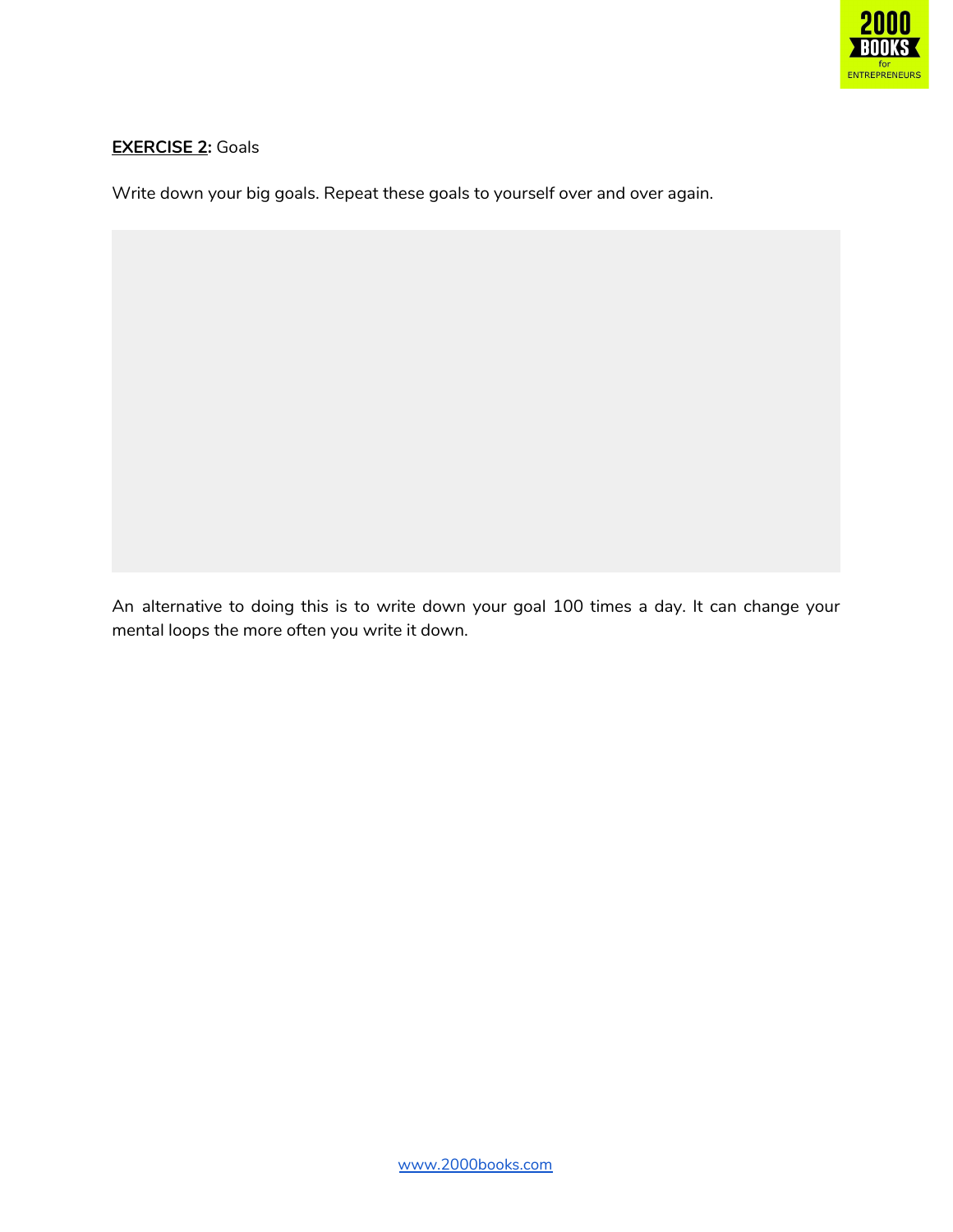

### Book 7: **Can't Hurt Me** by David Goggins

Find your power in everything negative in your life.

**Step 1.** Write down all the negative stuff in your life. Own it.

**Step 2.** Think of 3 ways in which that negative has made you better, stronger, tougher. As you do this, your self-esteem will grow.

2) 3)

1)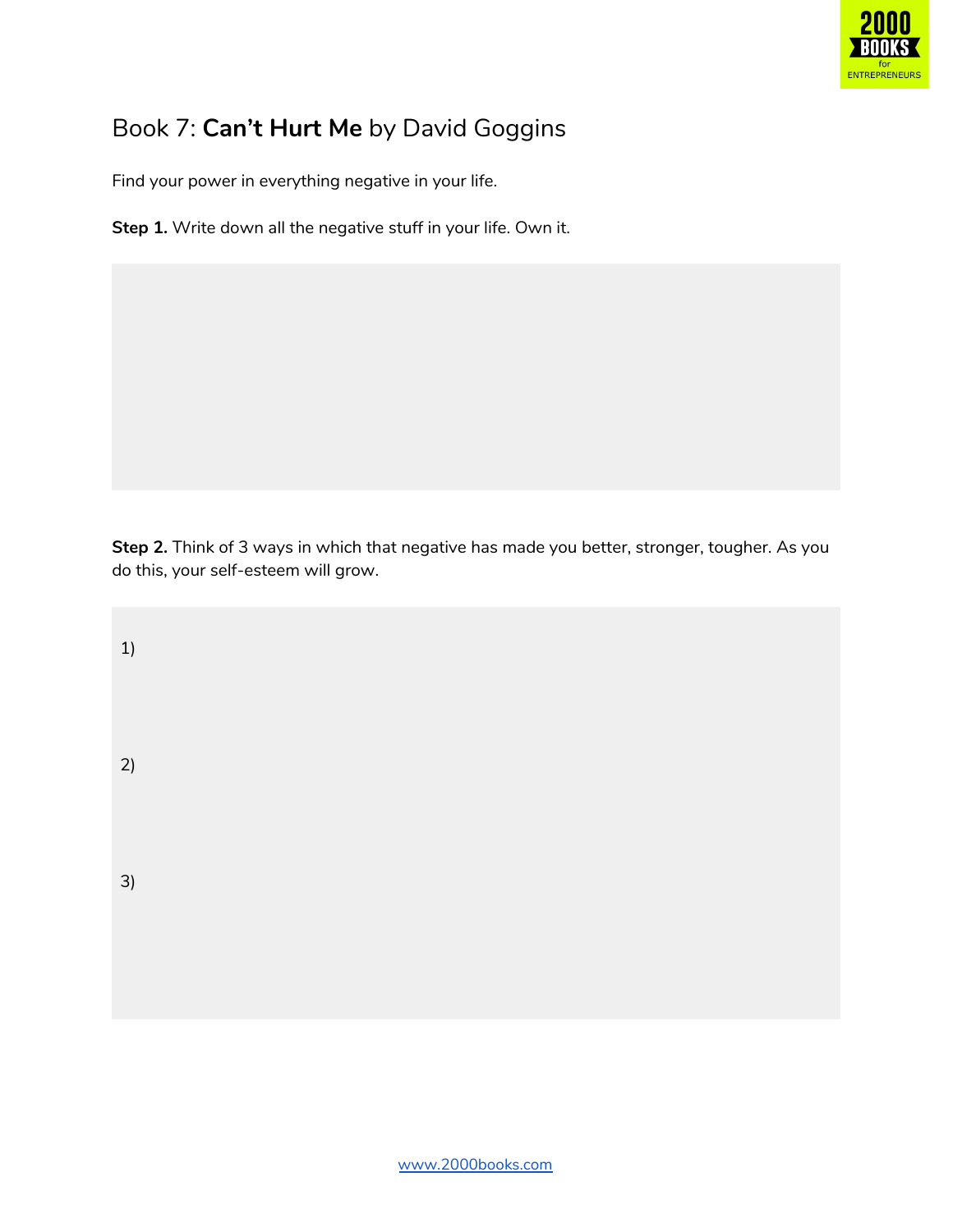

### Book 8: **As A Man Thinketh** by James Allen

**Step 1.** Write down your goal.

**Step 2.** Every morning, visualize your goal as vividly as you can. Be definite about it. Do not alter it. You will grow your self-esteem as a result.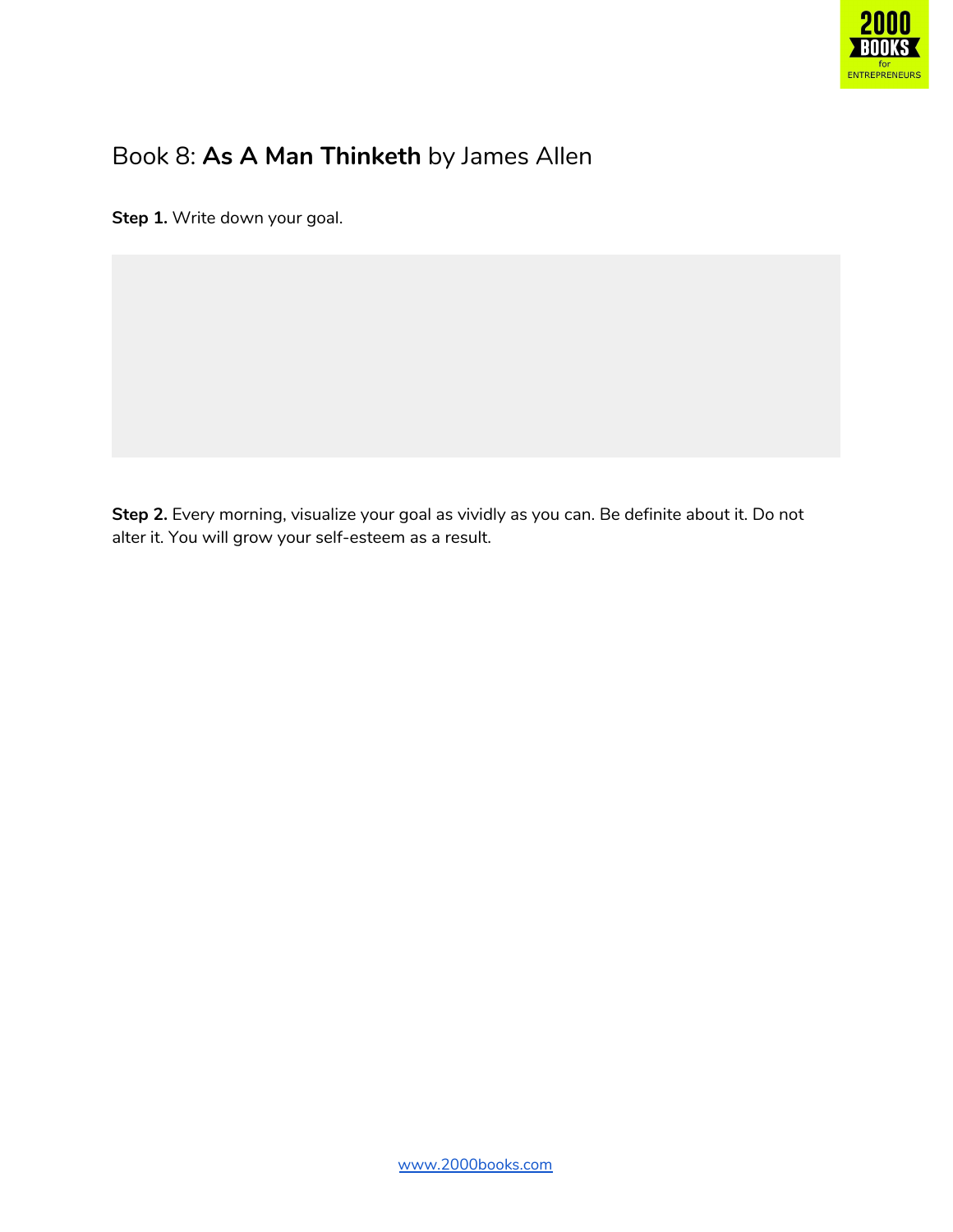

### Book 9: **Getting Grit** by Caroline Adams Miller

**Step 1.** Every morning, identify 1 hard thing you will do for the day.

#### **Examples:**

- 1.) Running 3 miles in 24 minutes, instead of your usual 26 minutes.
- 2.) Doing 17 pull-ups in 1 go, instead of the usual 15 or 16.
- 3.) Finishing your most important tasks within 2 hours of waking up, instead of doing it later that day.

**Step 2.** Do that one hard thing.

**Step 3.** In the evening, ask yourself, "Did I do that one hard thing? If not, what do I need to change tomorrow?"